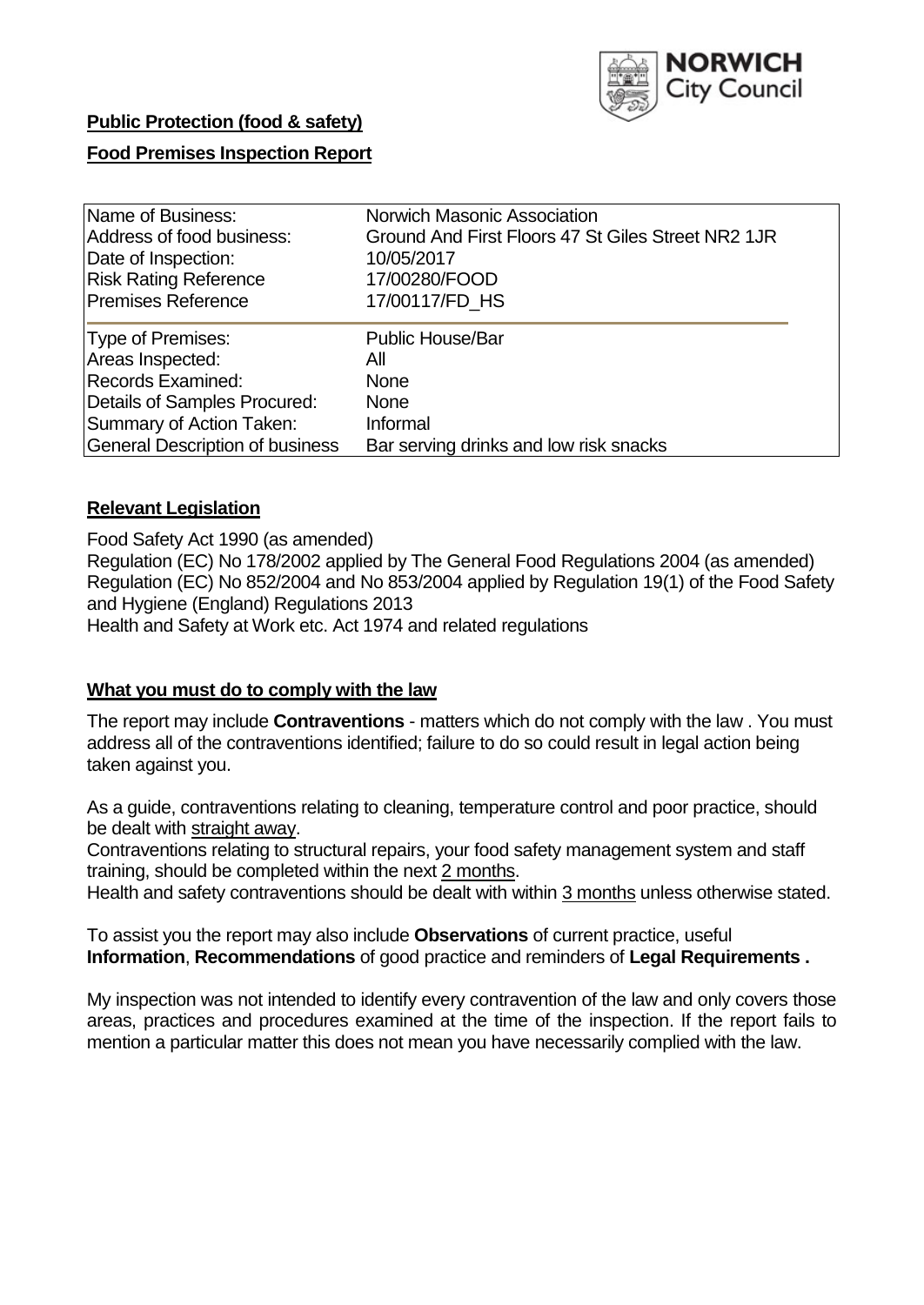# **FOOD SAFETY**

## **How we calculate your Food Hygiene Rating:**

The food safety section has been divided into the three areas which you are scored against for the hygiene rating: 1.food hygiene and safety procedures, 2. structural requirements and 3. confidence in management/control procedures. Each section begins with a summary of what was observed and the score you have been given. Details of how these scores combine to produce your overall food hygiene rating are shown in the table.

| <b>Compliance Area</b>                     |          |    |           | <b>You Score</b> |                |    |           |    |      |  |  |
|--------------------------------------------|----------|----|-----------|------------------|----------------|----|-----------|----|------|--|--|
| Food Hygiene and Safety                    |          |    |           | $\overline{0}$   | 5              | 10 | 15        | 20 | 25   |  |  |
| <b>Structure and Cleaning</b>              |          |    |           | $\Omega$         | 5              | 10 | 15        | 20 | 25   |  |  |
| Confidence in management & control systems |          |    | $\Omega$  | 5                | 10             | 15 | 20        | 30 |      |  |  |
|                                            |          |    |           |                  |                |    |           |    |      |  |  |
| <b>Your Total score</b>                    | $0 - 15$ | 20 | $25 - 30$ |                  | $35 - 40$      |    | $45 - 50$ |    | > 50 |  |  |
| <b>Your Worst score</b>                    | 5        | 10 | 10        |                  | 15             |    | 20        |    |      |  |  |
|                                            |          |    |           |                  |                |    |           |    |      |  |  |
| <b>Your Rating is</b>                      | 5        | 4  | 3         |                  | $\overline{2}$ |    |           |    | 0    |  |  |

Your Food Hygiene Rating is 5 - a very good standard

# **1. Food Hygiene and Safety**

Food hygiene standards are high. You demonstrated a very good standard of compliance with legal requirements. You have safe food handling practices and procedures and all the necessary control measures to prevent cross-contamination are in place. Some minor contraventions require your attention. **(Score 5)**

000005

#### Hand-washing

**Observation** Hand washing was managed well and wash-hand basins were well stocked with hand cleaning material.

# **2. Structure and Cleaning**

The structure facilities and standard of cleaning and maintenance are all of a good standard and only minor repairs and/or improvements are required. Pest control and waste disposal provisions are adequate. The minor contraventions require your attention. **(Score 5)**